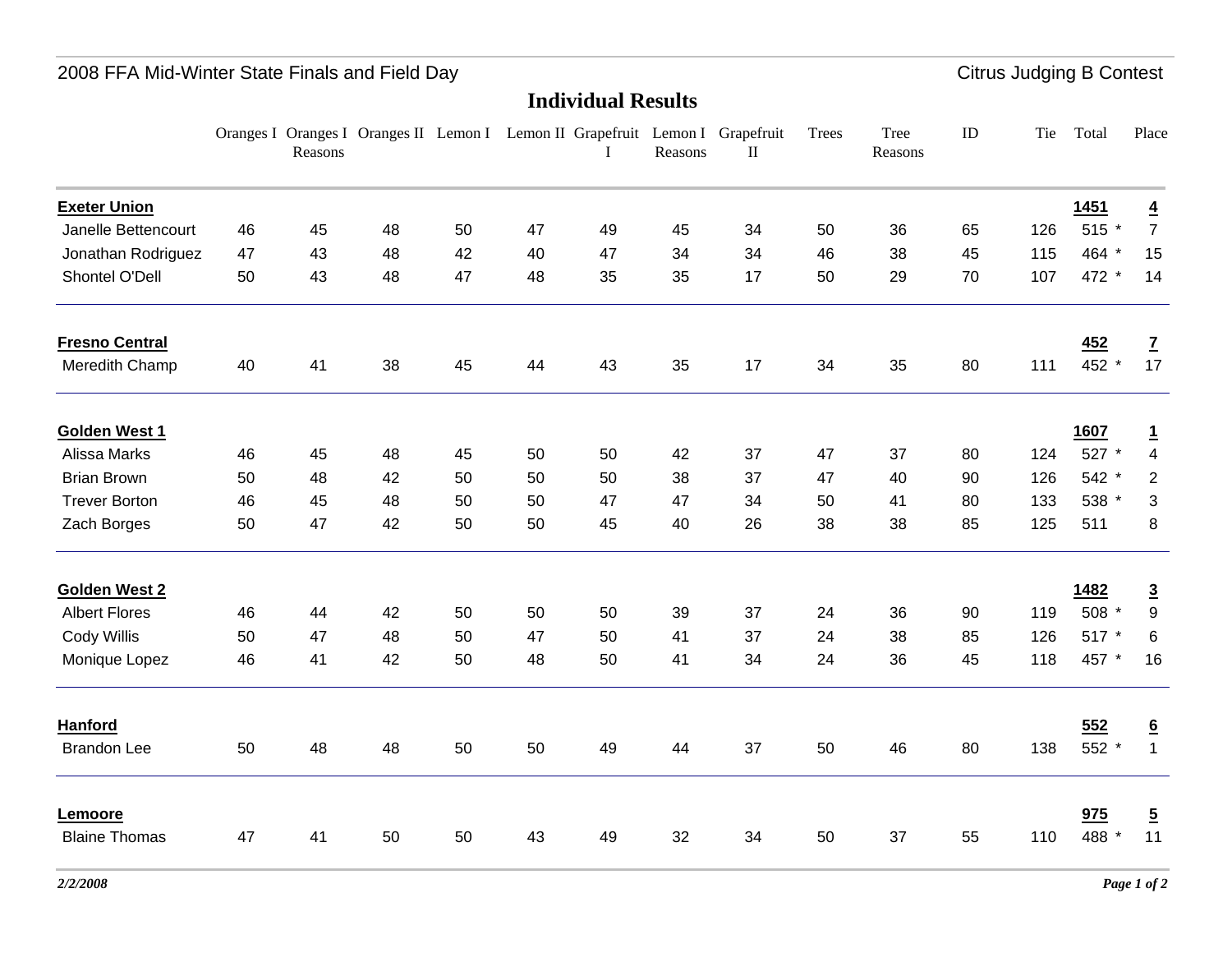### 2008 FFA Mid-Winter State Finals and Field Day **Citrus Judging B Contest Citrus Judging B Contest**

**Individual Results**

|                     |    | Reasons | Oranges I Oranges I Oranges II Lemon I |    |    |    | Reasons | Lemon II Grapefruit Lemon I Grapefruit<br>П | Trees | Tree<br>Reasons | ID | Tie | Total        | Place          |
|---------------------|----|---------|----------------------------------------|----|----|----|---------|---------------------------------------------|-------|-----------------|----|-----|--------------|----------------|
| Travis Rees         | 46 | 41      | 42                                     | 50 | 48 | 50 | 35      | 37                                          | 50    | 28              | 60 | 104 | 487          | $12 \,$        |
| <b>Porterville</b>  |    |         |                                        |    |    |    |         |                                             |       |                 |    |     | <u> 1499</u> | $\overline{2}$ |
| Sabrina Scheer      | 47 | 42      | 46                                     | 50 | 50 | 50 | 44      | 39                                          | 46    | 37              | 50 | 123 | 501<br>*     | 10             |
| <b>Tommy Slaton</b> | 50 | 46      | 50                                     | 50 | 50 | 50 | 36      | 37                                          | 46    | 39              | 65 | 121 | 519 *        | 5              |
| <b>Tyson Baker</b>  | 50 | 42      | 42                                     | 45 | 48 | 50 | 32      | 34                                          | 46    | 35              | 55 | 109 | 479 *        | 13             |

Ties Broken by Reasons. Top three scores used to calculate team score.  $\bullet$  \* Scores used to compute team score  $\bullet$  Scores used to compute team score

| <b>Class</b>         | Max Score Official Cut 1 Cut 2 Cut 3 |      |                |   |   |
|----------------------|--------------------------------------|------|----------------|---|---|
| 01 Oranges I         | 50                                   | 1234 | $\overline{4}$ | 3 | 4 |
| 02 Oranges I Reasons | 50                                   |      |                |   |   |
| 03 Oranges II        | 50                                   | 1324 | 2              | 4 | 4 |
| 04 Lemon I           | 50                                   | 3412 | 2              | 3 | 5 |
| 05 Lemon II          | 50                                   | 3124 | 2              | 3 | 4 |
| 06 Grapefruit I      | 50                                   | 2143 | 1              | 3 | 5 |
| 07 Lemon I Reasons   | 50                                   |      |                |   |   |
| 08 Grapefruit II     | 50                                   | 4312 | 3              | 3 | 5 |
| 09 Trees             | 50                                   | 1243 | 3              | 4 | 4 |
| 10 Tree Reasons      | 50                                   |      |                |   |   |
| -ID<br>11            | 100                                  |      |                |   |   |

۰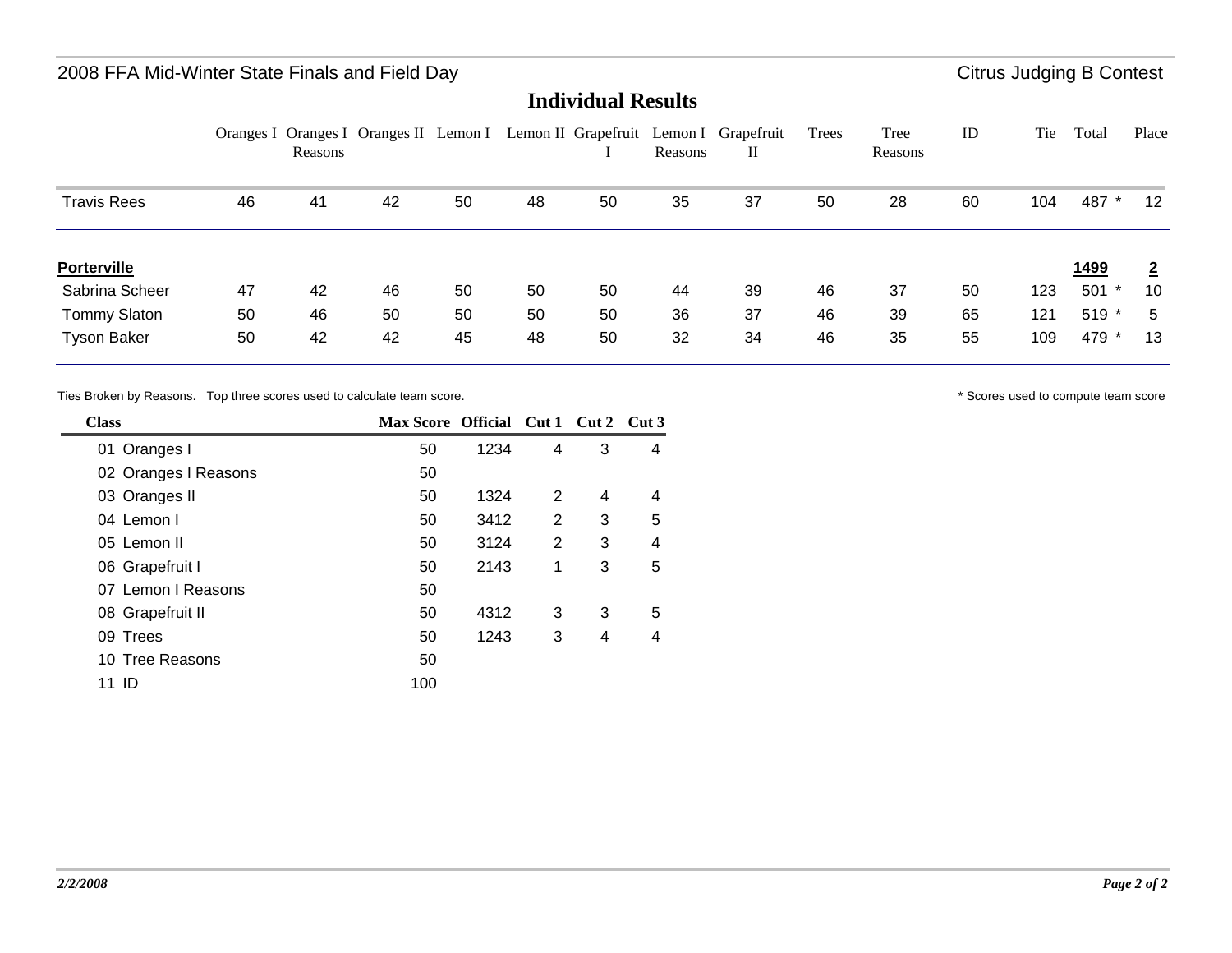# 2008 FFA Mid-Winter State Finals and Field Day Citrus Judging B Contest

| Advisor:       | Jim Farrar                        | Teams:       |  |
|----------------|-----------------------------------|--------------|--|
| Student Chair: | Gerardo Orozco and Doug Kitterman | Contestants: |  |

| <b>High Teams</b> |      |                     | <b>High Individuals</b> |     |                               |
|-------------------|------|---------------------|-------------------------|-----|-------------------------------|
| <b>Placing</b>    |      | Total Team          | <b>Placing</b>          |     | <b>Total Name/Tea</b>         |
|                   | 1607 | Golden West 1       | 1                       |     | 552 Brandon Lee/Hanford       |
| $\mathcal{P}$     | 1499 | Porterville         | 2                       |     | 542 Brian Brown/Golden West 1 |
| 3                 |      | 1482 Golden West 2  | 3                       |     | 538 Trever Borton/Golden West |
| 4                 | 1451 | <b>Exeter Union</b> | 4                       | 527 | Alissa Marks/Golden West 1    |
| 5                 | 975  | Lemoore             | 5                       |     | 519 Tommy Slaton/Porterville  |

### **Sub Contest High Teams Sub Contest High Individuals**

|            |    | <b>Sub Contest Placing Team</b> |     | Sub Contest Placing Name/Team |   | <b>Score</b>                     |     |
|------------|----|---------------------------------|-----|-------------------------------|---|----------------------------------|-----|
| Oranges    | 1  | Golden West 1                   | 418 | Oranges                       | 1 | <b>Brandon Lee/Hanford</b>       | 146 |
|            | 2  | <b>Exeter Union</b>             | 418 |                               | 2 | Tommy Slaton/Porterville         | 146 |
|            | 3  | Porterville                     | 415 |                               | 3 | Cody Willis/Golden West 2        | 145 |
|            | 4  | Golden West 2                   | 406 |                               | 4 | Shontel O'Dell/Exeter Union      | 141 |
|            | 5  | Lemoore                         | 267 |                               | 5 | Brian Brown/Golden West 1        | 140 |
| Lemons     | 1  | Golden West 1                   | 422 | Lemons                        | 1 | Trever Borton/Golden West 1      | 147 |
|            | 2  | Golden West 2                   | 416 |                               | 2 | <b>Brandon Lee/Hanford</b>       | 144 |
|            | 3  | Porterville                     | 405 |                               | 3 | Sabrina Scheer/Porterville       | 144 |
|            | 4  | <b>Exeter Union</b>             | 388 |                               | 4 | Janelle Bettencourt/Exeter Union | 142 |
|            | 5  | Lemoore                         | 258 |                               | 5 | Zach Borges/Golden West 1        | 140 |
| Grapefruit | -1 | Porterville                     | 260 | Grapefruit                    | 1 | Sabrina Scheer/Porterville       | 89  |
|            | 2  | Golden West 2                   | 258 |                               | 2 | Brian Brown/Golden West 1        | 87  |
|            | 3  | Golden West 1                   | 255 |                               | 3 | Cody Willis/Golden West 2        | 87  |
|            | 4  | <b>Exeter Union</b>             | 216 |                               | 4 | Alissa Marks/Golden West 1       | 87  |
|            | 5  | Lemoore                         | 170 |                               | 5 | Tommy Slaton/Porterville         | 87  |
| Trees      | 1  | Golden West 1                   | 262 | <b>Trees</b>                  | 1 | Brandon Lee/Hanford              | 96  |
|            | 2  | Porterville                     | 249 |                               | 2 | Trever Borton/Golden West 1      | 91  |
|            | 3  | <b>Exeter Union</b>             | 249 |                               | 3 | Brian Brown/Golden West 1        | 87  |
|            | 4  | Golden West 2                   | 182 |                               | 4 | <b>Blaine Thomas/Lemoore</b>     | 87  |
|            | 5  | Lemoore                         | 165 |                               | 5 | Janelle Bettencourt/Exeter Union | 86  |
| ID         | -1 | Golden West 1                   | 250 | ID                            | 1 | Brian Brown/Golden West 1        | 90  |
|            | 2  | Golden West 2                   | 220 |                               | 2 | Albert Flores/Golden West 2      | 90  |
|            | 3  | <b>Exeter Union</b>             | 180 |                               | 3 | Cody Willis/Golden West 2        | 85  |
|            | 4  | Porterville                     | 170 |                               | 4 | Zach Borges/Golden West 1        | 85  |
|            | 5  | Lemoore                         | 115 |                               | 5 | <b>Brandon Lee/Hanford</b>       | 80  |

Ties Broken by Reasons. Top three scores used to calculate team score.